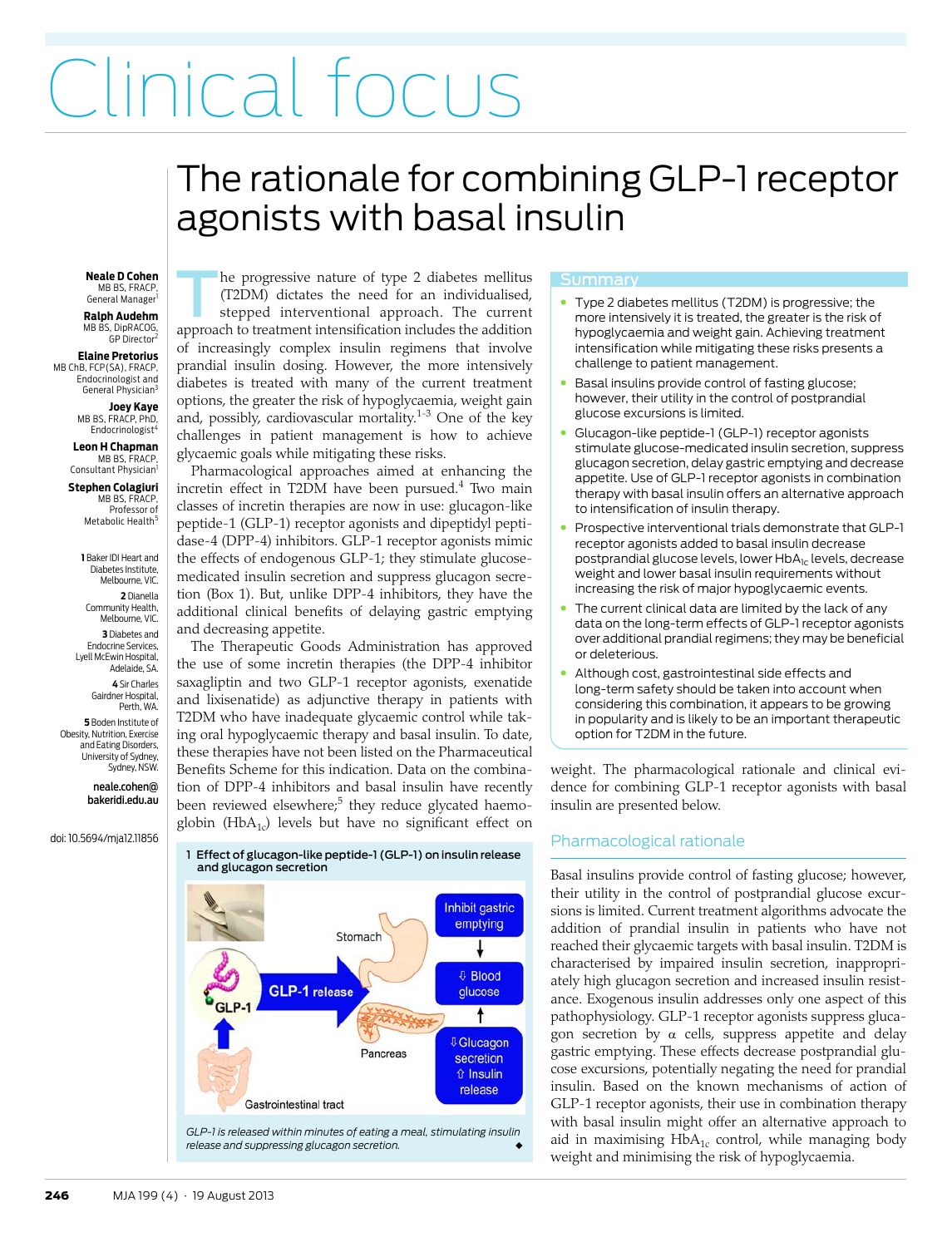2 Randomised controlled clinical studies evaluating glucagon-like peptide-1 receptor agonists as add-on therapy to basal insulin in type 2 diabetes mellitus patients for 6 months or more

|                                               | Buse et al <sup>15</sup>                                                                                                                     | Riddle et al <sup>16</sup>                                                                           | Seino et al <sup>17</sup>                                               | Riddle et al <sup>18</sup>                                                                                                | Riddle et al <sup>19</sup>                                                          | Rosenstock et al <sup>20</sup>                                                     |
|-----------------------------------------------|----------------------------------------------------------------------------------------------------------------------------------------------|------------------------------------------------------------------------------------------------------|-------------------------------------------------------------------------|---------------------------------------------------------------------------------------------------------------------------|-------------------------------------------------------------------------------------|------------------------------------------------------------------------------------|
| Study name                                    |                                                                                                                                              |                                                                                                      | GetGoal-L-Asia                                                          | GetGoal-Duo 1                                                                                                             | GetGoal-L                                                                           | <b>HARMONY 6</b>                                                                   |
| Design                                        | R, DB, PC, PG, MC;<br>30 weeks: $n = 259$                                                                                                    | R, DB, PC, PG;<br>24 weeks: $n = 34$                                                                 | R, DB, PC, PG, MC;<br>24 weeks: $n = 311$                               | R, DB, PC, PG, MC;<br>24 weeks: $n = 446$                                                                                 | R, DB, PC, PG, MC;<br>24 weeks: $n = 495$                                           | R, DB, AC, PG, MC;<br>26 weeks: $n = 557$                                          |
| Intervention                                  | Insulin glargine +<br>exenatide (10 $\mu$ g twice (5-10 $\mu$ g twice daily)<br>daily) $\pm$ metformin<br>and/or pioglitazone<br>$(n = 137)$ | Metformin + exenatide Basal insulin<br>+ insulin glargine<br>$(0.50 \text{ units/kg})$<br>$(n = 17)$ | $±$ sulfonylurea<br>+ lixisenatide<br>(20 µg once daily)<br>$(n = 154)$ | Insulin glargine<br>+ lixisenatide<br>$(20 \mu g$ once daily)<br>$±$ metformin and/or<br>thiazolidinedione<br>$(n = 223)$ | Basal insulin<br>$±$ metformin<br>+ lixisenatide<br>(20 µg once daily)<br>$(n=328)$ | Basal insulin ffl oral<br>agents + albiglutide $*$<br>(30-50 mg/week)<br>$(n=279)$ |
| Control                                       | Insulin glargine +<br>placebo ± metformin<br>and/or pioglitazone<br>$(n = 122)$                                                              | Metformin + placebo<br>+ insulin glargine<br>$(0.56$ units/kg)<br>$(n = 17)$                         | Basal insulin ±<br>sulfonylurea + placebo<br>$(n = 157)$                | Insulin glargine +<br>placebo ± metformin<br>and/or<br>thiazolidinedione<br>$(n = 223)$                                   | Basal insulin ±<br>metformin + placebo<br>$(n = 167)$                               | Basal insulin ± oral<br>agents + prandial<br>insulin lispro $(n = 278)$            |
| Primary end point:                            | Exenatide: $-1.74$                                                                                                                           | No data presented                                                                                    | Lixisenatide: - 0.77                                                    | Lixisenatide: $-0.71$                                                                                                     | Lixisenatide: - 0.74                                                                | Albiglutide: $-0.82$                                                               |
| mean change in<br>glycated haemoglobin        | $Placebo: -1.04$                                                                                                                             |                                                                                                      | $Placebo: + 0.11$                                                       | $Placebo: -0.40$                                                                                                          | $Placebo: -0.38$                                                                    | $Insulin lispro: -0.66$                                                            |
| from baseline, %                              | Diff: $-0.69$ ( $P < 0.001$ )                                                                                                                |                                                                                                      | $Diff: -0.88$<br>(P < 0.0001)                                           | $Diff: -0.32$<br>(P < 0.0001)                                                                                             | $Diff: -0.36$<br>(P < 0.0002)                                                       | Diff: $-0.16$ ( $P < 0.0001$ )                                                     |
| Mean baseline body<br>weight, kg              | Exenatide: $95.4 \pm 20.4$ No data presented                                                                                                 |                                                                                                      | Lixisenatide: $65.9 \pm 13$                                             | Lixisenatide:<br>$86.8 \pm 20.4$                                                                                          | Lixisenatide: $87.4 \pm 20$                                                         | No data presented                                                                  |
|                                               | Placebo: $93.4 \pm 21.4$                                                                                                                     |                                                                                                      | Placebo: $65.6 \pm 12.5$                                                | Placebo: $87.3 \pm 21.8$                                                                                                  | Placebo: $89.1 \pm 21$                                                              |                                                                                    |
| Mean change in body                           | Exenatide: -1.78                                                                                                                             | Exenatide: + 0.4                                                                                     | Lixisenatide: - 0.38                                                    | Lixisenatide: + 0.28                                                                                                      | Lixisenatide: - 1.80                                                                | Albiglutide: - 0.73                                                                |
| weight from baseline,<br>kg                   | Placebo: + 0.96                                                                                                                              | $Placebo: + 4.1$                                                                                     | $Placebo: +0.06$                                                        | Placebo: +1.16                                                                                                            | $Placebo: -0.52$                                                                    | Insulin lispro: $+0.81$                                                            |
|                                               | Diff: $-2.74$ ; $P < 0.001$                                                                                                                  | Diff: $-3.7$ ; $P < 0.01$                                                                            | Diff: $-0.43$ ; $P = 0.08$                                              | Diff: $-0.89; P = 0.0012$                                                                                                 | Diff: $-1.28$ ; $P < 0.0001$                                                        | Diff: $-1.54$ ; $P < 0.0001$                                                       |
| Mean change in fasting                        | Exenatide: $-1.6$                                                                                                                            | No data presented                                                                                    | Lixisenatide: $-0.42$                                                   | Lixisenatide: + 0.34                                                                                                      | Lixisenatide: $-0.6$                                                                | Albiglutide: - 0.99                                                                |
| plasma glucose level<br>from baseline, mmol/L | $Placebo: -1.5$                                                                                                                              |                                                                                                      | $Placebo: + 0.25$                                                       | $Placebo: + 0.46$                                                                                                         | $Placebo: -0.6$                                                                     | Insulin lispro: $-0.72$                                                            |
|                                               | Diff: $- 0.1$ ; $P = 0.630$                                                                                                                  |                                                                                                      | Diff: $-0.67; P = 0.0187$                                               | Diff: $- 0.12$ ; $P = 0.514$                                                                                              | Diff: 0                                                                             | Diff: $-0.27$ ; $P = 0.2390$                                                       |
| Mean change in                                | Exenatide: $-2.0$                                                                                                                            | No data presented                                                                                    | Lixisenatide: - 7.96                                                    | Lixisenatide: -3.09                                                                                                       | Lixisenatide: - 5.54                                                                | No data presented                                                                  |
| morning 2-hour<br>postprandial glucose        | $Placebo: -0.2$                                                                                                                              |                                                                                                      | $Placebo: -0.14$                                                        | Placebo: + 0.08                                                                                                           | $Placebo: -1.72$                                                                    |                                                                                    |
| level from baseline.<br>mmol/L                | Diff: $-1.8$ ; $P < 0.001$                                                                                                                   |                                                                                                      | Diff: $-7.83$ ; $P < 0.0001$                                            | Diff: $-3.16$ ; $P < 0.0001$                                                                                              | Diff: $-3.81; P < 0.0001$                                                           |                                                                                    |
| Insulin dose, units/day                       | Exenatide: baseline.<br>49.5; change, 113                                                                                                    | Exenatide: baseline.<br>nr; change, $\uparrow$ 0.50                                                  | Lixisenatide: baseline.<br>24.9; change, ↓1.39                          | Lixisenatide: baseline.<br>43.3; change, 13.0                                                                             | Lixisenatide: baseline.<br>54; change, ↓6                                           | Albiglutide: nr;<br>change, 15                                                     |
|                                               | Placebo: 47.4;<br>change, 120                                                                                                                | Placebo: nr;<br>change, $\uparrow$ 0.56                                                              | Placebo: 24.1;<br>change, $\downarrow$ 0.11                             | Placebo: 44.2;<br>change, $\uparrow$ 5.0                                                                                  | Placebo: 58;<br>change, $\downarrow$ 2                                              | Insulin lispro: nr;<br>change, 17                                                  |
| Discontinuation due to                        | Exenatide: 13 (9%)                                                                                                                           | No data presented                                                                                    | Lixisenatide: 14 (9%)                                                   | No data presented                                                                                                         | Lixisenatide: 25 (8%)                                                               | No data presented                                                                  |
| treatment-emergent<br>adverse events          | Placebo: 1 (1%)                                                                                                                              |                                                                                                      | Placebo: 5 (3%)                                                         |                                                                                                                           | Placebo: 8 (5%)                                                                     |                                                                                    |
| Number of patients<br>with hypoglycaemia      |                                                                                                                                              |                                                                                                      |                                                                         |                                                                                                                           |                                                                                     |                                                                                    |
| Minor events <sup>t</sup>                     | Exenatide: 34 (25%)                                                                                                                          | Exenatide: 9 (53%)                                                                                   |                                                                         |                                                                                                                           |                                                                                     |                                                                                    |
|                                               | Placebo: 35 (29%)                                                                                                                            | Placebo: 7 (41%)                                                                                     |                                                                         |                                                                                                                           |                                                                                     |                                                                                    |
| Symptomatic events <sup>#</sup>               |                                                                                                                                              |                                                                                                      | Lixisenatide:<br>66 (43%)                                               | Lixisenatide:<br>45 (20%)                                                                                                 | Lixisenatide:<br>87 (27%)                                                           | Albiglutide:<br>61 (22%)                                                           |
|                                               |                                                                                                                                              |                                                                                                      | Placebo: 37 (24%)                                                       | Placebo: 27 (12%)                                                                                                         | Placebo: 35 (21%)                                                                   | Insulin lispro: 66 (24%)                                                           |
| Major events <sup>9</sup>                     | Exenatide: 0                                                                                                                                 | Exenatide: 0                                                                                         | Lixisenatide: 0                                                         | Lixisenatide: 1 (0.4%)                                                                                                    | Lixisenatide: 4 (1%)                                                                | Albiglutide: nr                                                                    |
|                                               | Placebo: 1 (1%)                                                                                                                              | Placebo: 0                                                                                           | Placebo: 0                                                              | Placebo: 0                                                                                                                | Placebo: 0                                                                          | Insulin lispro: nr                                                                 |

AC = active control. change = average increase or decrease in insulin dose (units/day). DB = double blind. Diff = between-group difference. MC = multicentre. nr = not reported. PC = placebo controlled. PG = parallel group. R = randomised. \* Not currently licensed for use in Australia. † Self-treated or resolved on their own. ‡ Clinical symptoms associated with prompt recovery after oral carbohydrate, intravenous glucose or glucagon administration. ∮Resulting in loss of consciousness or seizure, or presumed hypoglycaemia that ♦<br>required the assistance of another person.

Although all GLP-1 receptor agonists share the same basic mechanism of action, differences in their pharmacokinetics result in variations in their effects on fasting blood glucose and postprandial glucose excursions.<sup>6</sup> Data suggest that continuous GLP-1 exposure might downregulate effects on gastric emptying, with a subsequent impact on postprandial glucose excursions.<sup>6</sup> Short-acting GLP-1 receptor agonists (eg, exenatide, lixisenatide), which provide intermittent GLP-1 exposure, have a greater effect on postprandial glucose excursions,<sup>[7-](#page-3-6)10</sup> suggesting that their use could, in theory, better complement

the activity of basal insulin. Short-acting GLP-1 receptor agonists exert their most pronounced postprandial glucose effects following the first meal after drug administration. Clinical studies are needed to verify whether there will be any advantage to administering lixisenatide in conjunction with the largest meal of the day.

#### Clinical evidence

Clinical data from prospective and retrospective studies evaluating the efficacy of exenatide in combination with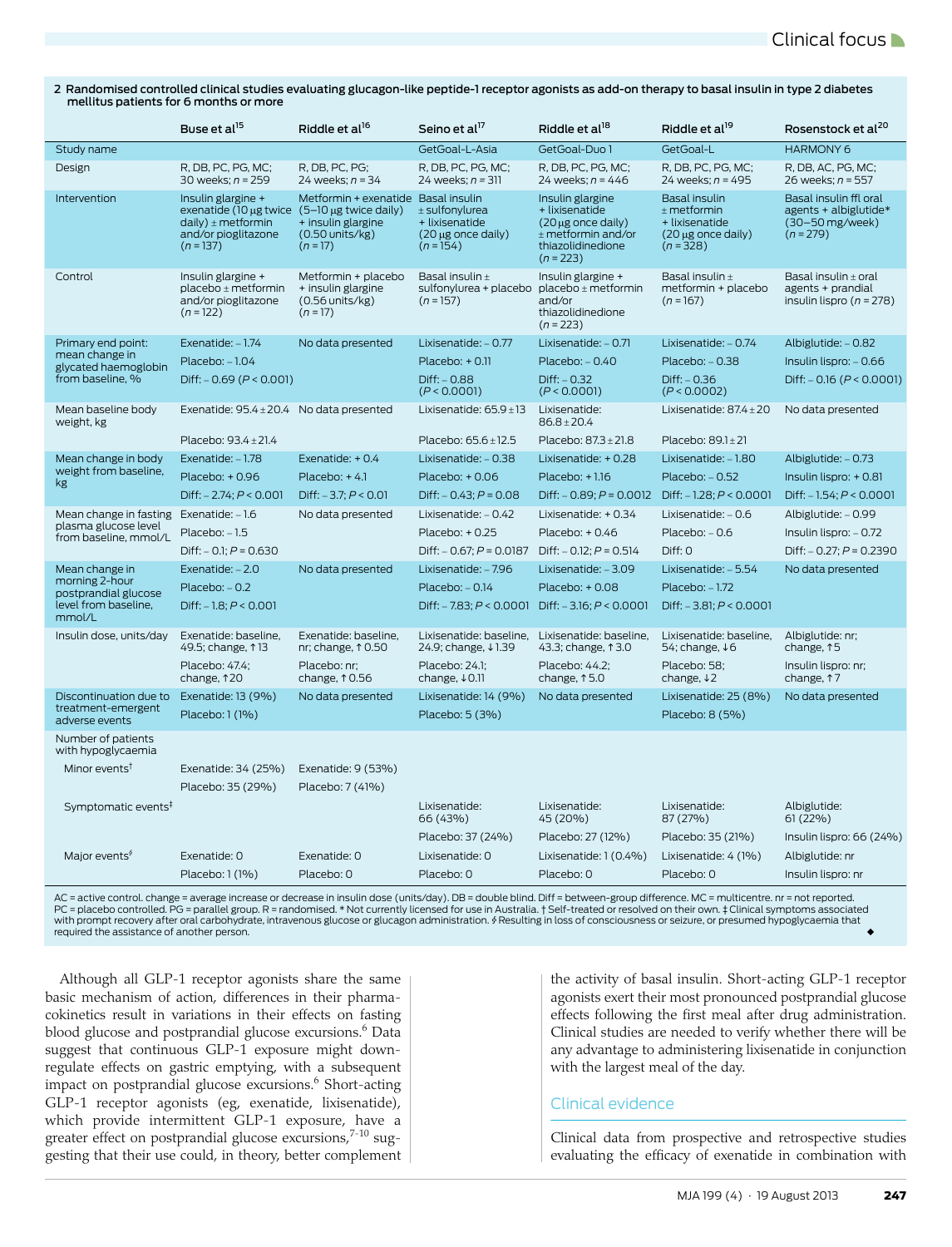basal insulin have been summarised in the literature.<sup>11</sup> The evidence suggests that this combination provides improvements in  $HbA_{1c}$  and postprandial glucose levels, with concomitant weight loss and no marked increase in the risk of hypoglycaemia.<sup>[11](#page-3-8)</sup>

Retrospective observational and clinical practice studies examining GLP-1 receptor agonists combined with basal insulin have consistently shown improvements in  $HbA_{1c}$ levels and body weight, but also increased reports of gastrointestinal side effects[.12](#page-3-9) Despite their limitations, collectively, these studies provide insight into real-world use of this combination over a period of up to 4 years. They also demonstrate frequent use of this combination in clinical practice before it has received regulatory approval in other markets. For example, the Association of British Clinical Diabetologists real-world audit, in which 315 contributors from 126 centres across the United Kingdom provided data, showed that of the 4857 patients treated with exenatide, 1921 (39.6%) had used it in combination with insulin before this combination was registered.<sup>[13](#page-3-10)</sup> Patients on combination therapy comprised those for whom insulin had been continued at exenatide initiation (*n* = 1257) as well as those for whom insulin was started after exenatide initiation  $(n = 664)$ . The latter were not included in the data analyses. Over the 12-month period of the audit, adding exenatide to patients continuing on insulin resulted in a mean  $HbA_{1c}$  level reduction of 0.51%, weight reduction of 5.8 kg, an insulin dose reduction of 42 units/day and 16.6% of patients stopping insulin use.

Systematic reviews of prospective interventional data, from studies of differing sizes and durations, conclude that the use of GLP-1 receptor agonists as add-on therapy to basal insulin has demonstrable advantages in terms of additional lowering of  $HbA_{1c}$  levels without major risk for hypoglycaemia, lower basal insulin requirements, decreased postprandial glucose levels (with or without fasting plasma glucose decreases) and weight loss.[12](#page-3-9),[14](#page-3-11) The effects of adding exenatide once weekly to insulin glargine have not yet been assessed in a clinical trial. Box 2 provides a summary of available data from randomised controlled clinical studies in which this combination has been evalu-ated for 6 months or more.<sup>[15-](#page-3-12)[20](#page-3-13)</sup>

The question of whether there is a continuing role for GLP-1 receptor agonists when prandial insulin becomes necessary has not yet been answered. Randomised controlled trials (RCTs) have only included patients using basal insulin; however, observational studies have included patients using basal alone,<sup>21</sup> basal plus prandial,<sup>22</sup> or premixed insulin[.23](#page-3-16) Of note, in studies that included prandial

3 Potential advantages and concerns of combining a glucagon-like peptide-1 receptor agonist with basal insulin Advantages:

- reduced exogenous insulin requirement
- weight maintenance or loss
- ability to target both fasting and postprandial hyperglycaemia
- relatively low risk of hypoglycaemia
- Concerns:
- adverse effects
- impact on absorption of other drugs
- fixed dosing schedules
- costs not currently PBS-listed for this indication ◆

or premixed insulin, the doses of prandial insulin in particular were decreased, whereas doses of basal insulin generally remained constant, lending further support to the rationale for combining a GLP-1 receptor agonist with basal insulin.

#### Potential concerns

The potential benefits of combining a GLP-1 receptor agonist with basal insulin need to be weighed against tolerability, safety and costs (Box 3). In addition, fixed dosing schedules and the potential impact on the absorption of other drugs should be taken into account.

The most commonly reported adverse events with GLP-1 receptor agonists are gastrointestinal; predominantly nausea, vomiting and diarrhoea. Although these adverse events are reportedly worst at the beginning of treatment and reduce over the duration of the study, they still account for a high proportion of withdrawals from trials.<sup>24</sup> A similar gastrointestinal tolerability profile has been noted in studies combining GLP-1 receptor agonists with basal insulin, with nausea being the predominant gastrointestinal adverse event (exenatide, 41% v placebo, 8%;<sup>[15](#page-3-12)</sup> lixisenatide, 39.6% v placebo,  $4.5\frac{17}{1}$  $4.5\frac{17}{1}$  $4.5\frac{17}{1}$ .

Compared with placebo, higher discontinuation rates due to treatment-emergent adverse events were reported in the basal insulin combination studies with exenatide (9% v placebo,  $1\%$ <sup>15</sup> and lixisenatide (9.1% v placebo, 3.2%).<sup>[17](#page-3-18)</sup> The current clinical data are limited by the lack of any longterm safety data. In retrospective studies, the frequency of adverse events as a whole was low; however, discontinuation rates due to adverse events were higher (22%–27%) than have been reported in prospective studies.<sup>12</sup>

GLP-1 receptor agonists do not replace the use of insulin. Identifying responders and non-responders is a clinical challenge; no data are available to aid in predicting who will or will not respond. If patients have not responded within a reasonable time frame, such as 3 months, then the GLP-1 receptor agonist should be stopped. A United States-based retrospective cohort study has shown adherence rates for exenatide and liraglutide to be less than 60%.[25](#page-3-19) Thus, before stopping therapy it would be pertinent to discuss compliance and administration issues with the patient.

Debate continues as to the true clinical relevance of the possible association between acute pancreatitis and the use of incretin-based therapies. Data from postmarketing reports are conflicting. Two recent studies have examined DPP-4 inhibitors and GLP-1 receptor agonists.<sup>[26](#page-3-20),[27](#page-3-4)</sup> In both studies, the majority of the body of evidence was built on the association between pathological changes of the pancreas and the use of DPP-4 inhibitors. The data presented on GLP-1 receptor agonists were limited in terms of sample size<sup>26</sup> or relative risk.<sup>[27](#page-3-4)</sup> No cases of pancreatitis have been reported in RCTs of GLP-1 receptor agonists combined with basal insulin.[12](#page-3-9) Diabetes itself places patients at increased risk of developing pancreatitis; thus, it remains to be determined whether the reports of acute pancreatitis are related to the patient's underlying disease. The issue has come under considerable regulatory scrutiny around the world but, as yet, no conclusions have been reached. The issue is complex and definitive answers will